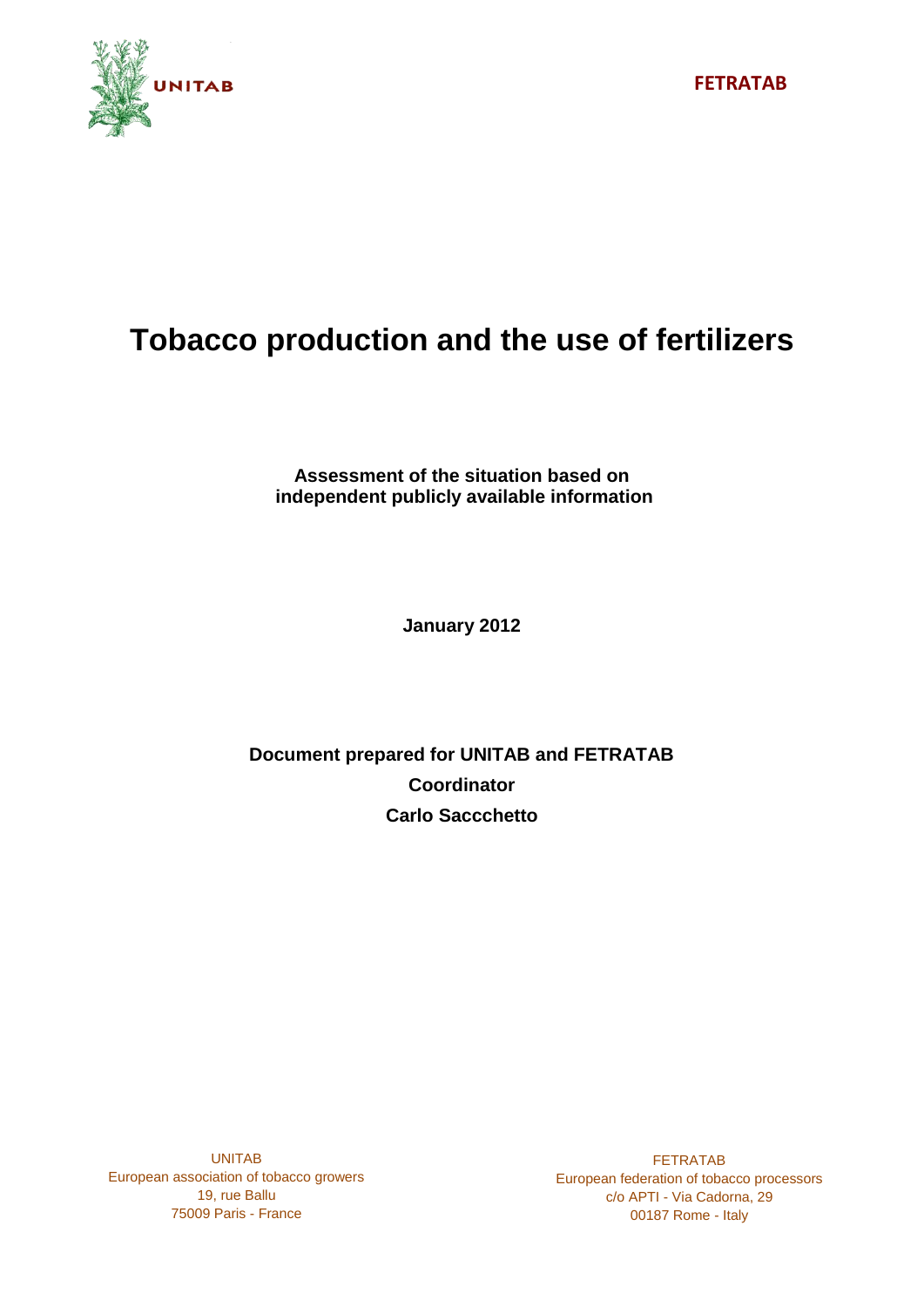#### **Abstract**

Tobacco is often associated with soil degradation. Even if tehere is very little information available in terms of comparison between crops and their requirements of fertilizers, some information is available in the FAO databse which shows that the amount of fertilizers used on tobacco is in line with the amount of fertilizers used on other crops.

# **Background**

The Conference of the Parties of the FCTC mandated the creation of a Working Group on articles 17 and 18 (economically sustainable livelihood alternatives to tobacco production).The technical report that the team of experts presented a the third Conference of the Parties makes two statements concerning the impact of tobacco production on soil: "The study group addressed the environmental impact of tobacco growing, paying special attention to soil degradation and loss of vegetation. It noted that 90% of tobacco is grown in tropical dry forest and woodland areas – areas in developing countries with high population densities and high biodiversity losses. **Tobacco depletes soil nutrients at a much faster rate than most crops. The tobacco seed contains no nicotine, and it is only through human intervention during the growing that nicotine is generated, resulting in a massive outflow of nutrients."<sup>1</sup>**

#### **Tobacco and the depletion of soil nutrients**

The first statement "tobacco depletes soil nutrients at a much faster rate than most crops" requires a detailed approach, since there are few comparative studies on nutrient needs of different crops. It is also difficult to say whether a high consumption of N is better or worse than a high consumption of P, or of K.

The FAO database on fertilizer use contains only 40 countries, which specifically mention tobacco in their fertilizer statistics. As tobacco is a minor crop compared to other crops even in most major tobacco producers, the use of fertilizers on tobacco may fall under the generic class "Other crops", and therefore be impossible to compare. These 40 countries include many of the most important tobacco-growing nations. Data are presented in attachment 1. They demonstrate that tobacco does not need higher inputs of fertilizers than other crops to replace depletion of nutrients.<sup>2</sup>

The tobacco seed contains no nicotine, and it is only through human intervention during the growing that nicotine is generated, resulting in a massive outflow of nutrients To address the second point, it is not true that the tobacco seed contains no nicotine and that it only through human intervention that the growing of nicotine is generated. The subject has been studies and well-known for a very long time, as a study published in an international journal on plant physiology demonstrates: the study tested three varieties of Nicotiana tabacum (Ky 16, Burley 21 and Robinson) and in Nicotiana rustica: nicotine was detected in the seeds of all varieties of N. tabacum tested. Nicotine was the predominant alkaloid in the seeds of cultivars Ky 16 and Burley 21, and the same pattern is found in the leaf of these tobaccos. Seeds of cultivars Robinson contained primarily nornicotine (99%) and nornicotine is the principal alkaloid in air-dried leaves of cv. Robinson. To ensure that

[http://apps.who.int/gb/fctc/PDF/cop3/FCTC\\_COP3\\_11-en.pdf](http://apps.who.int/gb/fctc/PDF/cop3/FCTC_COP3_11-en.pdf)

**.** 

 $<sup>1</sup>$  FCTC "Study group on economically sustainable alternatives to tobacco growing (in relation to Articles 17</sup> and 18 of the Convention)", FCTC/COP/3/11, 4 September 2008,

<sup>&</sup>lt;sup>2</sup> FAO : Fertilizer statistics,<http://www.fao.org/ag/agl/fertistat/>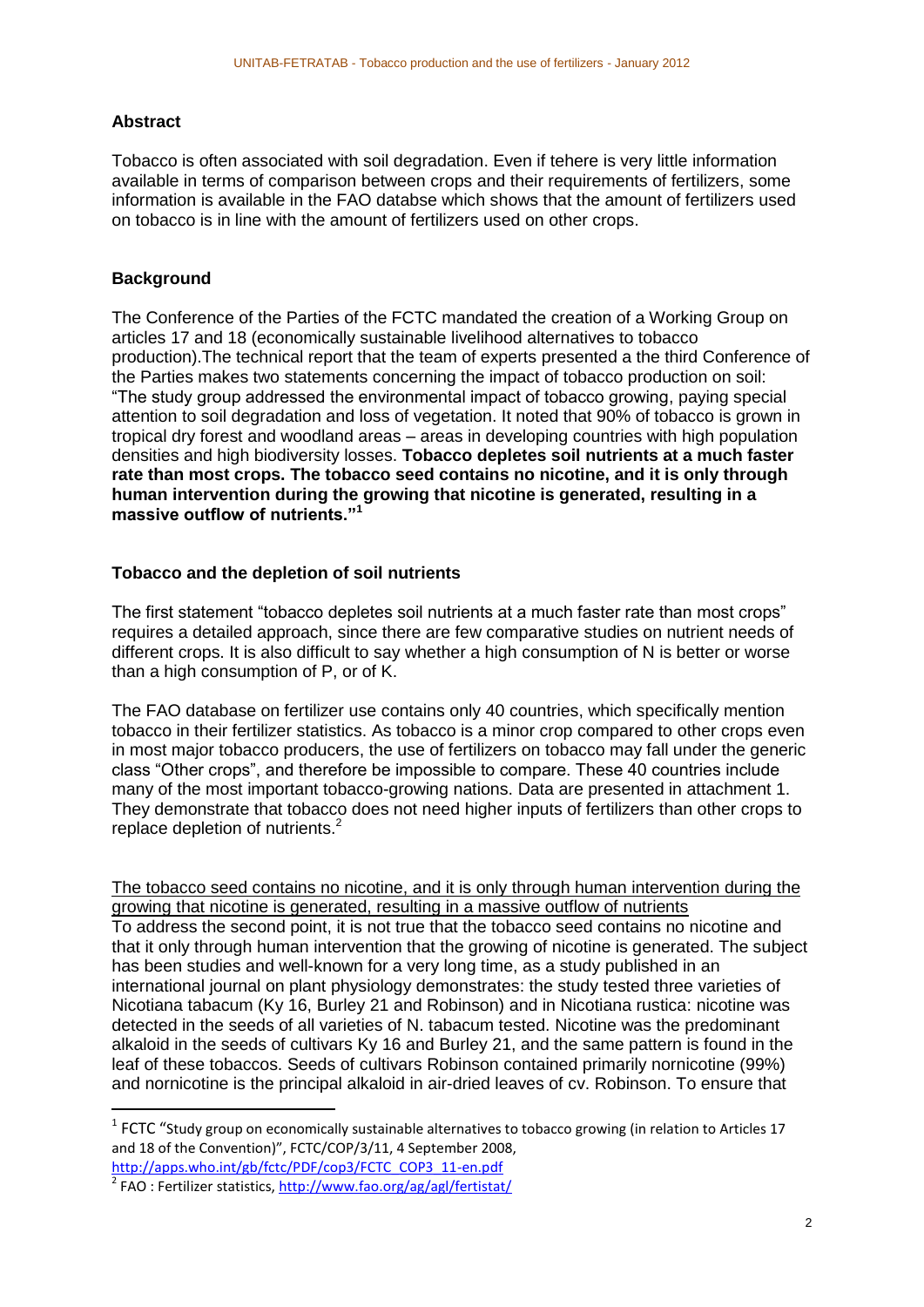the alkaloids detected were present in the seeds and not on the surface of the seed or in trash associated with the seeds, the seeds were extracted without grinding. In these extracts, less than 3% of alkaloids found with the grinding process were detected. $3$ 

In addition, the claim of the FCTC experts that "human intervention" creates an outflow of nutrients is unacceptable from an agronomy point of view. Apart from cereals and some leguminous plants which are grown for the consumption of their seed, most crops are grown for the consumption of other parts of the plant than the seed. It is very common that the consumable parts of the plant contain substances which are present in completely different proportions in the seed, as part of the normal biological processes which take place during growth. For instance, apple seeds are rich in oil content and protein ranging from 27.5 to 28% and 33.8 to 34.5% respectively<sup>4</sup>, while the composition of an apple is: water 85.3%, proteins 0.3%, oils 0.4%, carbohydrates 11.8%.<sup>5</sup>

If the argument of the Study Group experts was valid, it should then be dangerous to grow a crop like apples. The growing process from seed to fruit destroys a precious source of proteins to transform them in sugars (potential cause of obesity) and water. In many common slimming regimes the consumption of fruit is decreased to very low levels to minimize the consumption of sugars.

 $\overline{a}$ 

 $3$ W.W. Weeks, L.P. Bush : « Alkaloid changes in tobacco seed during germination", published in Plant Physiology in 1974,<http://www.plantphysiol.org/content/53/1/73.full.pdf+html>

 $4$  X. Yu, F. van de Voort , Z. Li, T. Yue: "Proximate Composition of the Apple Seed and Characterization of Its Oil", International Journal of Food Engineering, 2007

<sup>&</sup>lt;sup>5</sup> [http://www.food-allergens.de/symposium-vol1\(3\)/data/apple/apple-composition.htm](http://www.food-allergens.de/symposium-vol1(3)/data/apple/apple-composition.htm)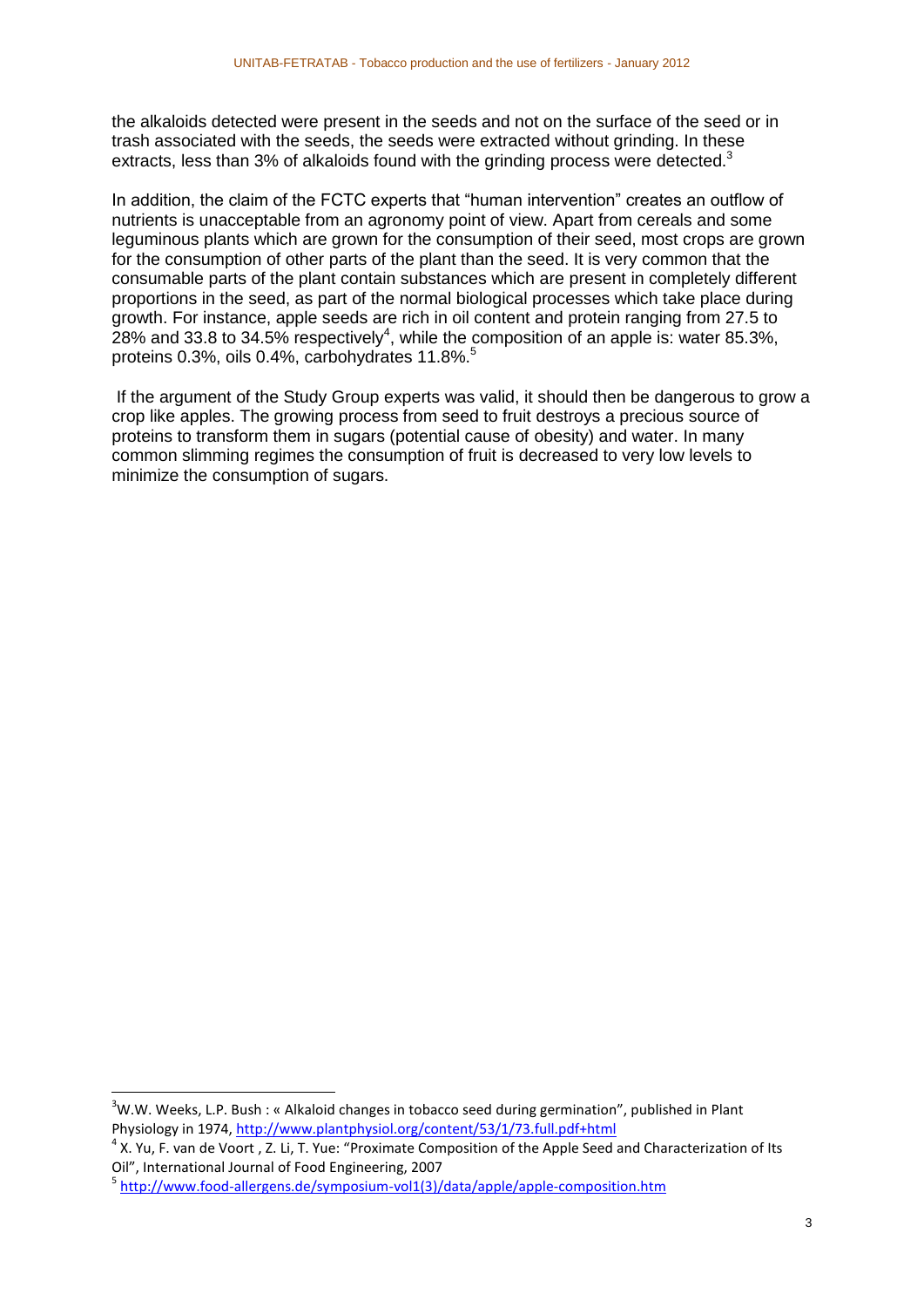# Appendix 1

#### Extract from the FAO Database on fertilizer statistics

| Crop           | Area<br>$(000)$ ha) | Area on which<br>fertilizers are<br>used $(\%)$ | <b>Rate N</b><br>(kg nutrients/ha) | <b>Rate P</b><br>(kg nutrients/ha) | <b>Rate K</b><br>(kg nutrients/ha) |
|----------------|---------------------|-------------------------------------------------|------------------------------------|------------------------------------|------------------------------------|
| Wheat          | 109.0               | No data                                         | 50.00                              | 22.00                              | 0.00                               |
| Fodder         | 10.5                | No data                                         | 20.00                              | 10.00                              | 0.00                               |
| Potatoes       | 11.4                | No data                                         | 30.00                              | 30.00                              | 10.00                              |
| Sunflower      | 1.6                 | No data                                         | 40.00                              | 30.00                              | 0.00                               |
| <b>Tobacco</b> | 6.7                 | No data                                         | 15.00                              | 10.00                              | 0.00                               |
| Vegetables     | 39.6                | No data                                         | 22.70                              | 48.70                              | 0.00                               |

#### Comparative use of fertilizers, Albania, 1999

#### Comparative use of fertilizers, Argentina, 2002/03

| Crop           | Area<br>$(000)$ ha) | Area on which<br>fertilizers are<br>used $(\%)$ | <b>Rate N</b><br>(kg nutrients/ha) | <b>Rate P</b><br>(kg nutrients/ha) | <b>Rate K</b><br>(kg nutrients/ha) |
|----------------|---------------------|-------------------------------------------------|------------------------------------|------------------------------------|------------------------------------|
| Citrus         | 148                 | 70                                              | 116.00                             | 36.00                              | 55.00                              |
| Fruits         | 603                 | 90                                              | 90.60                              | 129.40                             |                                    |
| <b>Tobacco</b> | 65                  | 95                                              | 93.00                              | 74.00                              | 117.00                             |
| Wheat          | 6,175               | 88                                              | 40.00                              | 26.00                              | 0.00                               |

#### Comparative use of fertilizers, Azerbaijan, 1998

| Crop           | Area<br>$(000)$ ha) | Area on which<br>fertilizers are<br>used $(\%)$ | <b>Rate N</b><br>(kg nutrients/ha) | <b>Rate P</b><br>(kg nutrients/ha) | <b>Rate K</b><br>(kg nutrients/ha) |
|----------------|---------------------|-------------------------------------------------|------------------------------------|------------------------------------|------------------------------------|
| Cotton         | 136.4               | No data                                         | 21.00                              | 10.50                              | 5.00                               |
| Wheat          | 319.1               | No data                                         | 10.50                              | 10.50                              | 5.00                               |
| Fruits         | 105.2               | No data                                         | 9.50                               | 11.00                              | 6.00                               |
| Tea            | 6.6                 | No data                                         | 13.00                              | 9.50                               | 7.50                               |
| <b>Tobacco</b> | 6.4                 | No data                                         | 9.00                               | 10.50                              | 5.00                               |
| <b>Beet</b>    | 1.5                 | No data                                         | 9.00                               | 10.00                              | 7.50                               |
| Fodder         | 53.8                | No data                                         | 6.00                               | 9.00                               | 6.00                               |

Comparative use of fertilizers, Bolivia, 1999

| Crop           | Area<br>$(000)$ ha) | Area on which<br>fertilizers are<br>used $(\%)$ | <b>Rate N</b><br>(kg nutrients/ha) | <b>Rate P</b><br>(kg nutrients/ha) | <b>Rate K</b><br>(kg nutrients/ha) |
|----------------|---------------------|-------------------------------------------------|------------------------------------|------------------------------------|------------------------------------|
| <b>Barley</b>  | 86                  | 10%                                             | 30.00                              | 30.00                              | 0.00                               |
| Potato         | 130                 | 50%                                             | 60.00                              | 60.00                              | 0.00                               |
| Rice           | 194                 | 10%                                             | 40.00                              | 20.00                              | 40.00                              |
| Wheat          | 124                 | 10%                                             | 30.00                              | 40.00                              | 60.00                              |
| <b>Tobacco</b> | 21                  | 20%                                             | 20.00                              | 30.00                              | 0.00                               |
| Vegetables     | 5                   | 40%                                             | 40.00                              | 30.00                              | 10.00                              |

#### Comparative use of fertilizers, Cambodia, 2001

| Crop          | Area<br>$(000)$ ha) | Area on which<br>fertilizers are<br>used $(\%)$ | <b>Rate N</b><br>(kg nutrients/ha) | <b>Rate P</b><br>(kg nutrients/ha) | <b>Rate K</b><br>(kg nutrients/ha) |
|---------------|---------------------|-------------------------------------------------|------------------------------------|------------------------------------|------------------------------------|
| <b>Fruits</b> | 57                  | 10%                                             | 55.00                              | 35.00                              | 20.00                              |
| Tobacco       | 15                  | 10%                                             | 50.00                              | 20.00                              | 45.00                              |
| Vegetables    | 75                  | 20%                                             | 45.00                              | 30.00                              | 20.00                              |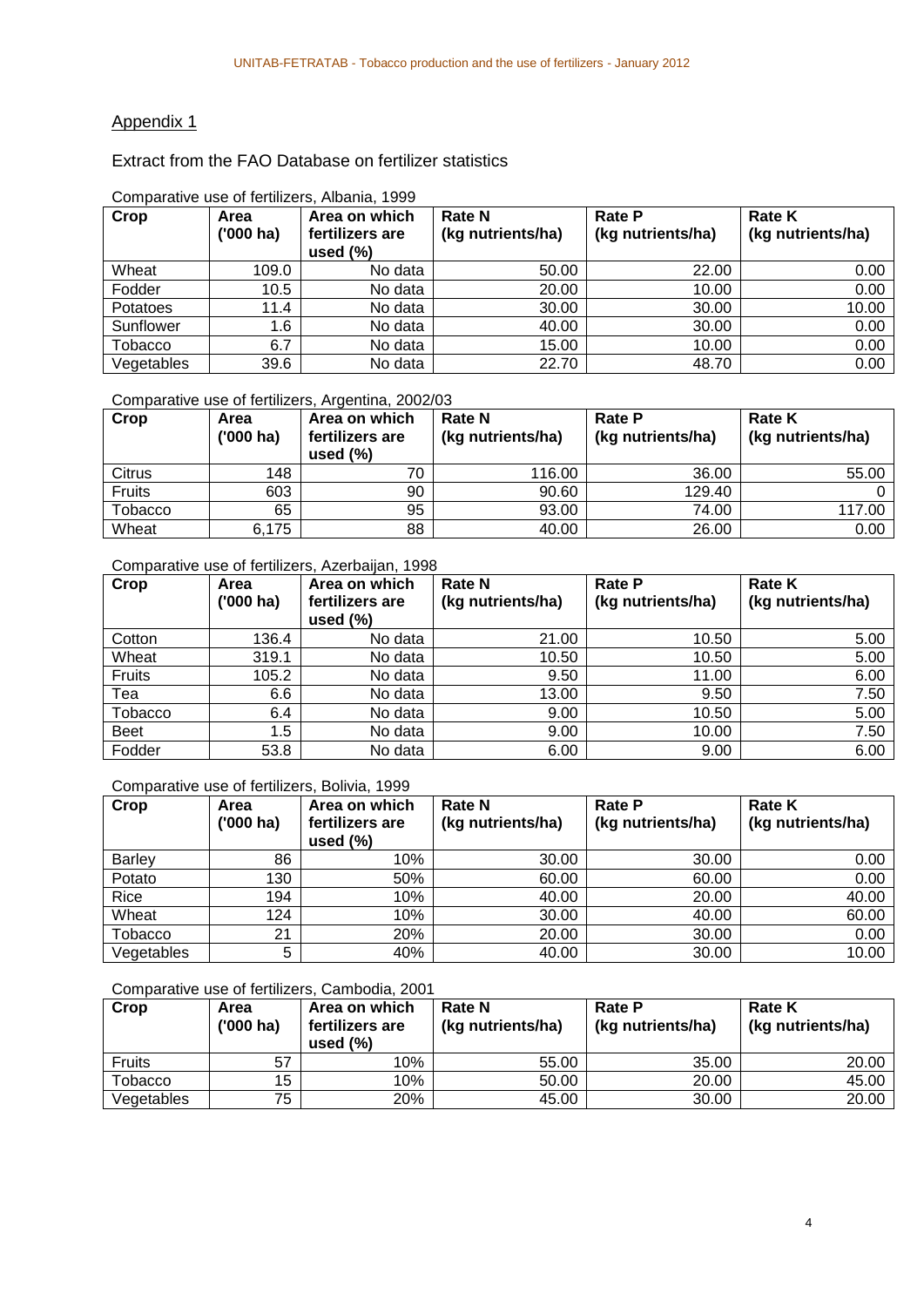#### Comparative use of fertilizers, Chile, 1997

| Crop          | Area<br>$(000)$ ha) | Area on which<br>fertilizers are<br>used $(\%)$ | <b>Rate N</b><br>(kg nutrients/ha) | <b>Rate P</b><br>(kg nutrients/ha) | <b>Rate K</b><br>(kg nutrients/ha) |
|---------------|---------------------|-------------------------------------------------|------------------------------------|------------------------------------|------------------------------------|
| <b>Barley</b> | 35                  | 90%                                             | 100.00                             | 80.00                              | 30.00                              |
| Maize         | 120                 | No data                                         | 200.00                             | 100.00                             | 30.00                              |
| Wheat         | 420                 | No data                                         | 100.00                             | 80.00                              | 20.00                              |
| Rice          | 29                  | 80%                                             | 120.00                             | 80.00                              | 40.00                              |
| Potato        | 70                  | 95%                                             | 100.00                             | 110.00                             | 60.00                              |
| Tobacco       | 10                  | 90%                                             | 100.00                             | 40.00                              | 30.00                              |

### Comparative use of fertilizers, China, 1997

| Crop       | Area<br>$(000)$ ha) | Area on which<br>fertilizers are<br>used $(\%)$ | <b>Rate N</b><br>(kg nutrients/ha) | <b>Rate P</b><br>(kg nutrients/ha) | <b>Rate K</b><br>(kg nutrients/ha) |
|------------|---------------------|-------------------------------------------------|------------------------------------|------------------------------------|------------------------------------|
| Potato     | 3.207.6             | No data                                         | 125.00                             | 55.00                              | 75.00                              |
| Sweet      |                     |                                                 |                                    |                                    |                                    |
| potato     | 6.511               | No data                                         | 125.00                             | 50.00                              | 75.00                              |
| Sugar cane | .056                | No data                                         | 150.00                             | 75.00                              | 65.00                              |
| Tobacco    | ,489,8              | No data                                         | 100.00                             | 75.00                              | 70.00                              |
| Vegetables | 8,920.7             | No data                                         | 150.00                             | 75.00                              | 40.00                              |

### Comparative use of fertilizers, Colombia, 1997

| Crop       | Area<br>('000 ha) | Area on which<br>fertilizers are<br>used $(\% )$ | <b>Rate N</b><br>(kg nutrients/ha) | <b>Rate P</b><br>(kg nutrients/ha) | <b>Rate K</b><br>(kg nutrients/ha) |
|------------|-------------------|--------------------------------------------------|------------------------------------|------------------------------------|------------------------------------|
| Banana     | 52                | No data                                          | 200.00                             | 50.00                              | 400.00                             |
| Cane       | 50                | 70%                                              | 100.00                             | 150.00                             | 100.00                             |
| Coffee     | 1,006             | 75%                                              | 150.00                             | 40.00                              | 120.00                             |
| Cotton     | 61.3              | 65%                                              | 80.00                              | 30.00                              | 40.00                              |
| Fruits     | 22.5              | 60%                                              | 80.00                              | 20.00                              | 60.00                              |
| Palm oil   | 120               | No data                                          | 100.00                             | 30.00                              | 150.00                             |
| Potato     | 167               | No data                                          | 100.00                             | 100.00                             | 80.00                              |
| Rice       | 394               | 90%                                              | 120.00                             | 80.00                              | 70.00                              |
| Tobacco    | 10                | 70%                                              | 80.00                              | 10.00                              | 30.00                              |
| Vegetables | 94                | No data                                          | 100.00                             | 80.00                              | 40.00                              |

Comparative use of fertilizers, Costa Rica, 1997

| Crop    | Area<br>$(000)$ ha) | Area on which<br>fertilizers are<br>used $(\%)$ | <b>Rate N</b><br>(kg nutrients/ha) | <b>Rate P</b><br>(kg nutrients/ha) | <b>Rate K</b><br>(kg nutrients/ha) |
|---------|---------------------|-------------------------------------------------|------------------------------------|------------------------------------|------------------------------------|
| Banana  | 66.2                | No data                                         | 450.00                             | 100.00                             | 450.00                             |
| Coffee  | 180                 | No data                                         | 200.00                             | 50.00                              | 100.00                             |
| Potato  | 3.7                 | No data                                         | 150.00                             | 400.00                             | 150.00                             |
| Tobacco | 0.3                 | No data                                         | 200.00                             | 300.00                             | 200.00                             |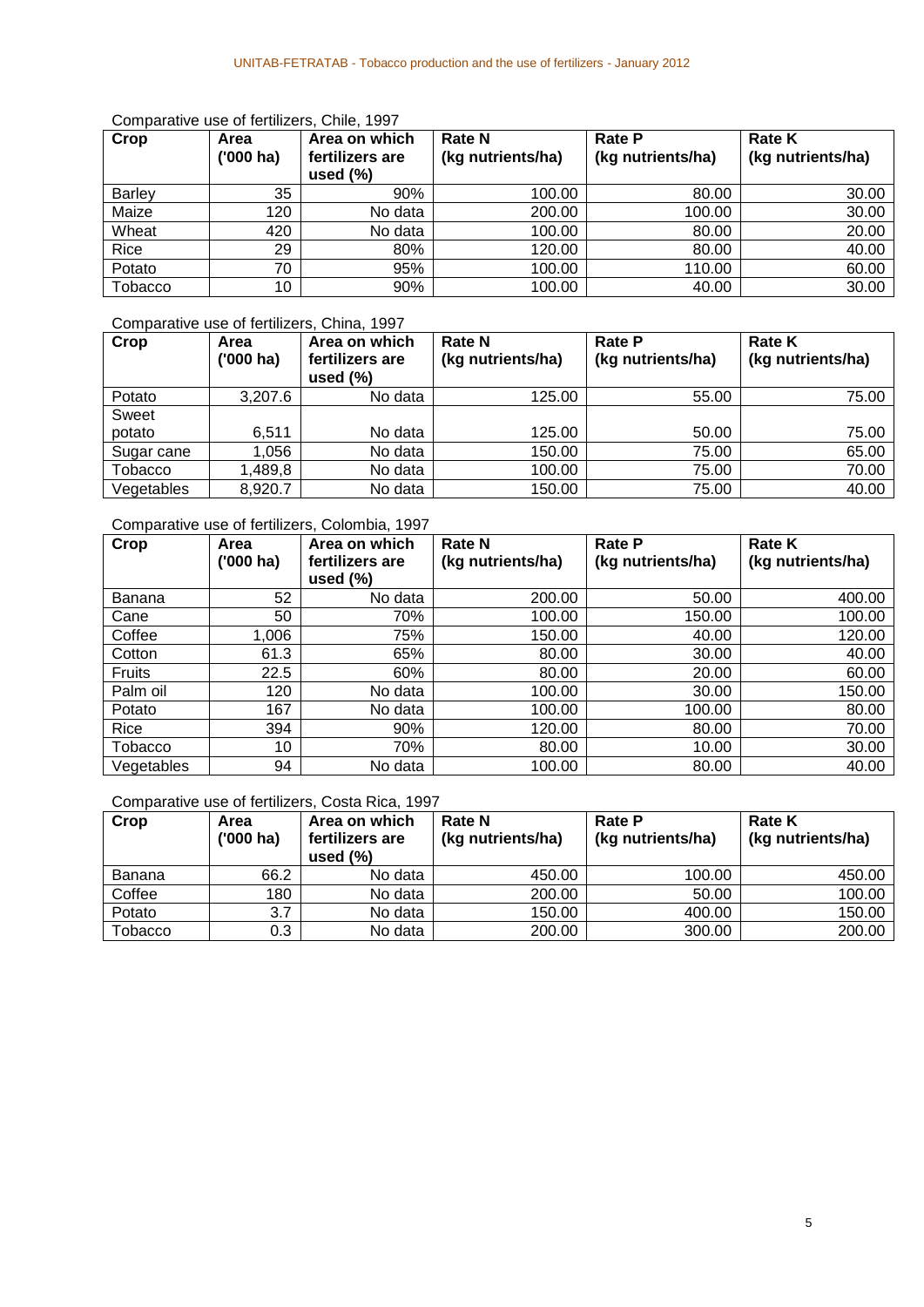| Crop          | Area<br>$(000)$ ha) | Area on which<br>fertilizers are<br>used $(\%)$ | <b>Rate N</b><br>(kg nutrients/ha) | <b>Rate P</b><br>(kg nutrients/ha) | <b>Rate K</b><br>(kg nutrients/ha) |
|---------------|---------------------|-------------------------------------------------|------------------------------------|------------------------------------|------------------------------------|
| <b>Beet</b>   | 28                  | No data                                         | 100.00                             | 60.70                              | 78.60                              |
| Maize         | 385.7               | No data                                         | 100.10                             | 35.00                              | 35.00                              |
| <b>Pulses</b> | 10.5                | No data                                         | 76.20                              | 57.10                              | 47.60                              |
| Rape          | 16.4                | No data                                         | 79.30                              | 54.90                              | 67.10                              |
| Sunflower     | 42.3                | No data                                         | 80.40                              | 40.20                              | 49.60                              |
| Vegetables    | 34.2                | No data                                         | 117.00                             | 35.10                              | 791.8 (sic)                        |
| Tobacco       | 6.5                 | No data                                         | 15.40                              | 61.50                              | 76.9                               |
| Wheat         | 169.8               | No data                                         | 104.80                             | 34.70                              | 34.70                              |

#### Comparative use of fertilizers, Croatia, 1999

#### Comparative use of fertilizers, Cuba, different years

| Crop       | Area<br>('000 ha) | Area on which<br>fertilizers are<br>used $(\%)$ | <b>Rate N</b><br>(kg nutrients/ha) | <b>Rate P</b><br>(kg nutrients/ha) | <b>Rate K</b><br>(kg nutrients/ha) |
|------------|-------------------|-------------------------------------------------|------------------------------------|------------------------------------|------------------------------------|
| Rice       | 97.5              | No data                                         | 151.00                             | 53.00                              | 37.00                              |
| Vegetables | 3,235             | No data                                         | 122.60                             | 49.50                              | 72.20                              |
| Tobacco    | 48                | No data                                         | 116.00                             | 63.00                              | 154.00                             |

# Comparative use of fertilizers, Dominican Republic, 1998

| Crop           | Area<br>$(000)$ ha) | Area on which<br>fertilizers are<br>used $(\%)$ | <b>Rate N</b><br>(kg nutrients/ha) | <b>Rate P</b><br>(kg nutrients/ha) | <b>Rate K</b><br>(kg nutrients/ha) |
|----------------|---------------------|-------------------------------------------------|------------------------------------|------------------------------------|------------------------------------|
| Citrus         | 11.8                | 90%                                             | 100.00                             | 60.00                              | 80.00                              |
| Sugarcane      | 265.5               | 60%                                             | 80.00                              | 60.00                              | 60.00                              |
| Rice           | 121.2               | 90%                                             | 120.00                             | 60.00                              | 60.00                              |
| Sorghum        | 8.5                 | 50%                                             | 80.00                              | 60.00                              | 60.00                              |
| <b>Tobacco</b> | 30.6                | 90%                                             | 80.00                              | 60.00                              | 60.00                              |

#### Comparative use of fertilizers, Ghana, 1998-2002

| Crop     | Area<br>$(000)$ ha) | Area on which<br>fertilizers are<br>used $(\%)$ | <b>Rate N</b><br>(kg nutrients/ha) | <b>Rate P</b><br>(kg nutrients/ha) | <b>Rate K</b><br>(kg nutrients/ha) |
|----------|---------------------|-------------------------------------------------|------------------------------------|------------------------------------|------------------------------------|
| Cotton   | 19                  | No data                                         | 252.6                              | 0.00                               | 00.00                              |
| Fruits   | 582                 | No data                                         | 0.00                               | 0.00                               | 5.60                               |
| Palm oil | 304                 | No data                                         | 0.00                               | 0.00                               | 10.70                              |
| Tobacco  |                     | No data                                         | 0.00                               | 0.00                               | 5.50                               |

#### Comparative use of fertilizers, Guatemala, 1997

| Crop           | Area<br>$(000)$ ha) | Area on which<br>fertilizers are<br>used $(\%)$ | <b>Rate N</b><br>(kg nutrients/ha) | <b>Rate P</b><br>(kg nutrients/ha) | <b>Rate K</b><br>(kg nutrients/ha) |
|----------------|---------------------|-------------------------------------------------|------------------------------------|------------------------------------|------------------------------------|
| Coffee         | 263.5               | 80%                                             | 120.00                             | 40.00                              | 60.00                              |
| Sugarcane      | 132.3               | 70%                                             | 100.00                             | 80.00                              | 50.00                              |
| Maize          | 620.0               | No data                                         | 100.00                             | 60.00                              | 60.00                              |
| Sesame         | 36.9                | No data                                         | 90.00                              | 60.00                              | 120.00                             |
| Wheat          | 12.3                | 80%                                             | 120.00                             | 80.00                              | 80.00                              |
| <b>Tobacco</b> | 8.1                 | 60%                                             | 80.00                              | 40.00                              | 40.00                              |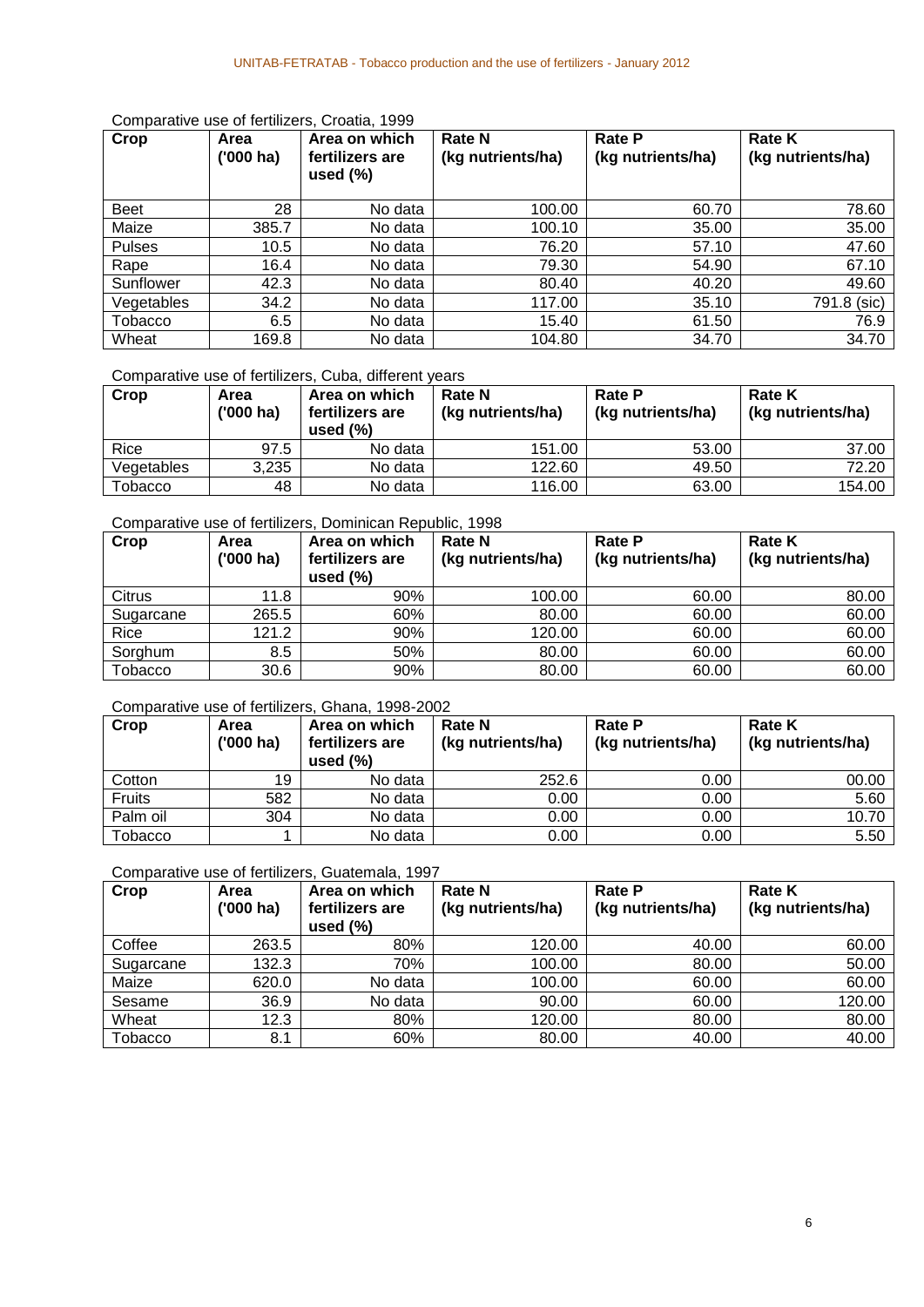| Crop             | Area      | Area on which   | <b>Rate N</b>     | <b>Rate P</b>     | <b>Rate K</b>     |
|------------------|-----------|-----------------|-------------------|-------------------|-------------------|
|                  | ('000 ha) | fertilizers are | (kg nutrients/ha) | (kg nutrients/ha) | (kg nutrients/ha) |
|                  |           | used $(\%)$     |                   |                   |                   |
| Banana           | 22.7      | No data         | 200.00            | 100.00            | 150.00            |
| Sugar cane       | 41.9      | No data         | 150.00            | 40.00             | 100.00            |
| Citrus           | 5.1       | No data         | 80.00             | 30.00             | 40.00             |
| Coffee           | 191       | 80%             | 150.00            | 40.00             | 100.00            |
| <b>Fruits</b>    | 6.1%      | No data         | 200.00            | 120.00            | 120.00            |
| Maize            | 453.2     | 60%             | 100.00            | 50.00             | 80.00             |
| Palm oil         | 24        | No data         | 120.00            | 40.00             | 70.00             |
| <b>Plantains</b> | 17.5      | 50%             | 120.00            | 20.00             | 60.00             |
| Potato           | 1.6       | No data         | 180.00            | 100.00            | 120.00            |
| Rice             | 22.9      | No data         | 120.00            | 40.00             | 80.00             |
| Tobacco          | 6.7       | No data         | 80.00             | 30.00             | 40.00             |

Comparative use of fertilizers, Honduras, 1997

Comparative use of fertilizers, Indonesia, 2001

| Crop           | Area<br>('000 ha) | Area on which<br>fertilizers are<br>used $(\%)$ | <b>Rate N</b><br>(kg nutrients/ha) | <b>Rate P</b><br>(kg nutrients/ha) | <b>Rate K</b><br>(kg nutrients/ha) |
|----------------|-------------------|-------------------------------------------------|------------------------------------|------------------------------------|------------------------------------|
| <b>Fruits</b>  | 868.0             | 60%                                             | 135.00                             | 40.00                              | 75.00                              |
| Palm oil       | 2.500.0           | 80%                                             | 95.00                              | 30.00                              | 75.00                              |
| <b>Tobacco</b> | 223.0             | 80%                                             | 75.00                              | 25.00                              | 85.00                              |
| Vegetables     | 773.0             | 80%                                             | 145.00                             | 40.00                              | 75.00                              |

Comparative use of fertilizers, Japan, 1998

| Crop       | Area<br>$(000)$ ha) | Area on which<br>fertilizers are<br>used $(\%)$ | <b>Rate N</b><br>(kg nutrients/ha) | <b>Rate P</b><br>(kg nutrients/ha) | <b>Rate K</b><br>(kg nutrients/ha) |
|------------|---------------------|-------------------------------------------------|------------------------------------|------------------------------------|------------------------------------|
| Tea        | 51.2                | No data                                         | 661.00                             | 360.00                             | 277.00                             |
| Tobacco    | 25.3                | No data                                         | 280.00                             | 531.00                             | 407.00                             |
| Vegetables | 422.8               | No data                                         | 220.80                             | 208.40                             | 268.70                             |
| Roots      | 29.7                | No data                                         | 205.60                             | 237.80                             | 211.50                             |
| Maize      | 0.1                 | No data                                         | 200.00                             | 200.00                             | 150.00                             |

#### Comparative use of fertilizers, Kenya, 1997

| Crop           | Area<br>$(000)$ ha) | Area on which<br>fertilizers are<br>used $(\%)$ | <b>Rate N</b><br>(kg nutrients/ha) | <b>Rate P</b><br>(kg nutrients/ha) | <b>Rate K</b><br>(kg nutrients/ha) |
|----------------|---------------------|-------------------------------------------------|------------------------------------|------------------------------------|------------------------------------|
| <b>Barley</b>  | 23                  | 80%                                             | 25.00                              | 80.00                              | 40.00                              |
| Cane           | 58                  | 50%                                             | 60.00                              | 40.00                              | 40.00                              |
| <b>Fibres</b>  | 21                  | 30%                                             | 10.00                              | 150.00                             | 30.00                              |
| Potato         | 95                  | 60%                                             | 100.00                             | 60.00                              | 0.00                               |
| <b>Tobacco</b> | 8.8                 | 80%                                             | 30.00                              | 80.00                              | 30.00                              |
| Vegetables     | 81.9                | No data                                         | 60.00                              | 80.00                              | 20.00                              |

Comparative use of fertilizers, Laos, 2001

| Crop       | Area<br>$(000)$ ha) | Area on which<br>fertilizers are<br>used $(\%)$ | <b>Rate N</b><br>(kg nutrients/ha) | <b>Rate P</b><br>(kg nutrients/ha) | <b>Rate K</b><br>(kg nutrients/ha) |
|------------|---------------------|-------------------------------------------------|------------------------------------|------------------------------------|------------------------------------|
| Sugar cane |                     | 10%                                             | 60.00                              | 20.00                              | 0.00                               |
| Coffee     | 42                  | 50%                                             | 45.00                              | 35.00                              | 45.00                              |
| Tobacco    |                     | 55%                                             | 65.00                              | 25.00                              | 15.00                              |
| Vegetables | 42                  | 20%                                             | 65.00                              | 40.00                              | 25.00                              |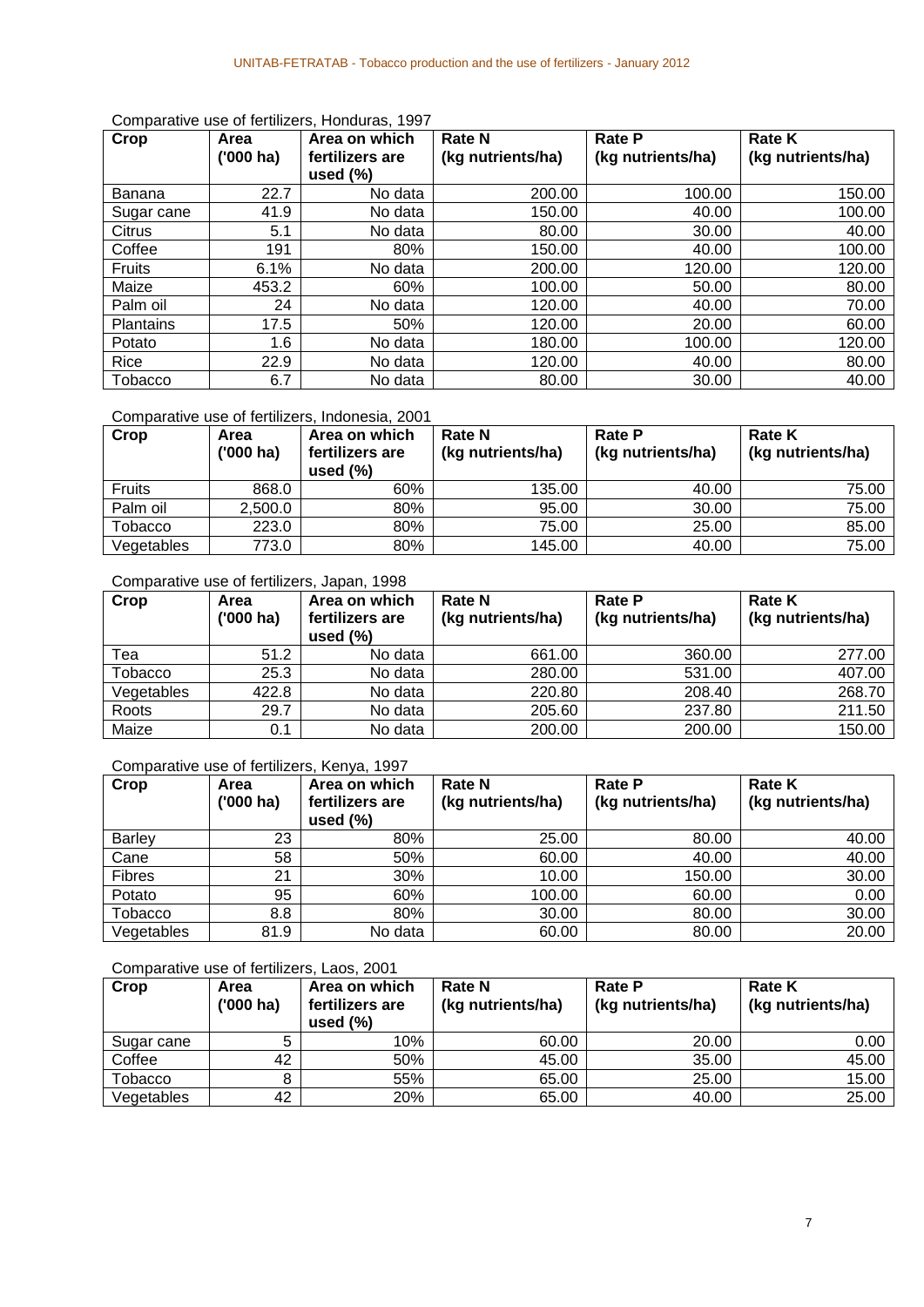| Crop        | Area<br>('000 ha) | Area on which<br>fertilizers are<br>used $(\%)$ | <b>Rate N</b><br>(kg nutrients/ha) | <b>Rate P</b><br>(kg nutrients/ha) | <b>Rate K</b><br>(kg nutrients/ha) |
|-------------|-------------------|-------------------------------------------------|------------------------------------|------------------------------------|------------------------------------|
| Banana      | 36.6              | 95%                                             | 150.00                             | 75.00                              | 200.00                             |
| <b>Beet</b> | 4                 | 98%                                             | 25.00                              | 100.00                             | 450.00                             |
| Citrus      | 7.5               | 90%                                             | 120.00                             | 75.00                              | 150.00                             |
| Groundnut   | 2.5               | 50%                                             | 80.00                              | 40.00                              | 100.00                             |
| Oil crops   | 42.7              | 50%                                             | 75.00                              | 50.00                              | 100.00                             |
| Potato      | 13.7              | 98%                                             | 150.00                             | 150.00                             | 226.00                             |
| Tobacco     | 3.1               | 80%                                             | 75.00                              | 50.00                              | 100.00                             |
| Wheat       | 23.6              | 80%                                             | 90.00                              | 60.00                              | 40.00                              |

#### Comparative use of fertilizers, Lebanon, 1995

Comparative use of fertilizers, Madagascar, 1998

| Crop       | Area<br>$(000)$ ha) | Area on which<br>fertilizers are<br>used $(\%)$ | <b>Rate N</b><br>(kg nutrients/ha) | <b>Rate P</b><br>(kg nutrients/ha) | <b>Rate K</b><br>(kg nutrients/ha) |
|------------|---------------------|-------------------------------------------------|------------------------------------|------------------------------------|------------------------------------|
| Wheat      | 0.1                 | No data                                         | 80.00                              | 40.00                              | 40.00                              |
| Sugar cane | 17.0                | No data                                         | 37.00                              | 38.00                              | 28.00                              |
| Tobacco    | 3.3                 | 30.3%                                           | 32.00                              | 32.00                              | 23.00                              |
| Potato     | 49                  | 60.2%                                           | 23.00                              | 22.00                              | 17.00                              |

#### Comparative use of fertilizers, Malawi, 1997

| Crop       | Area<br>$(000)$ ha) | Area on which<br>fertilizers are<br>used $(\% )$ | <b>Rate N</b><br>(kg nutrients/ha) | <b>Rate P</b><br>(kg nutrients/ha) | <b>Rate K</b><br>(kg nutrients/ha) |
|------------|---------------------|--------------------------------------------------|------------------------------------|------------------------------------|------------------------------------|
| Sugar cane | 17.5                | 50%                                              | 60.00                              | 40.00                              | 10.00                              |
| Maize      | ,233.5              | 30%                                              | 60.00                              | 15.00                              | 2.00                               |
| Potato     | 101.8               | 60%                                              | 100.00                             | 40.00                              | 00.00                              |
| Vegetables | 29.6                | No data                                          | 60.00                              | 40.00                              | 10.00                              |
| Tobacco    | 114.8               | 80%                                              | 30.00                              | 10.00                              | 15.00                              |

#### Comparative use of fertilizers, Malaysia, 2002

| Crop           | Area<br>$(000)$ ha) | Area on which<br>fertilizers are<br>used $(\%)$ | <b>Rate N</b><br>(kg nutrients/ha) | <b>Rate P</b><br>(kg nutrients/ha) | <b>Rate K</b><br>(kg nutrients/ha) |
|----------------|---------------------|-------------------------------------------------|------------------------------------|------------------------------------|------------------------------------|
| Banana         | 28.5                | No data                                         | 269.10                             | 269.10                             | 108.1                              |
| <b>Flowers</b> | 1.8                 | No data                                         | 68.90                              | 68.90                              | 2.00                               |
| Fruits         | 158.1               | No data                                         | 42.30                              | 42.20                              | 55.10                              |
| Groundnuts     | 0.1                 | No data                                         | 110.00                             | 220.00                             | 0.20                               |
| Maize          | 7.5                 | No data                                         | 91.60                              | 40.10                              | 7.90                               |
| Other crops    | 1.3                 | No data                                         | 18.50                              | 9.20                               | 0.50                               |
| Pulses         | 3.7                 | No data                                         | 48.90                              | 48.90                              | 2.90                               |
| Sweet          |                     | No data                                         |                                    |                                    |                                    |
| Potato         | 1.4                 |                                                 | 89.30                              | 89.30                              | 2.00                               |
| <b>Tobacco</b> | 15.6                | No data                                         | 0.20                               | 0.50                               | 0.10                               |
| Vegetables     | 23.3                | No data                                         | 88.2                               | 59.50                              | 122.20                             |

Comparative use of fertilizers, Mexico, 1998

| Crop       | Area<br>$(000)$ ha) | Area on which<br>fertilizers are<br>used $(\%)$ | <b>Rate N</b><br>(kg nutrients/ha) | <b>Rate P</b><br>(kg nutrients/ha) | <b>Rate K</b><br>(kg nutrients/ha) |
|------------|---------------------|-------------------------------------------------|------------------------------------|------------------------------------|------------------------------------|
| Banana     | 66.4                | 90%                                             | 100.00                             | 20.00                              | 120.00                             |
| Sugar cane | 630.6               | 90%                                             | 100.00                             | 45.00                              | 40.00                              |
| Potato     | 62.5                | 90%                                             | 120.00                             | 100.00                             | 80.00                              |
| Tobacco    | 31.9                | 80%                                             | 80.00                              | 50.00                              | 60.00                              |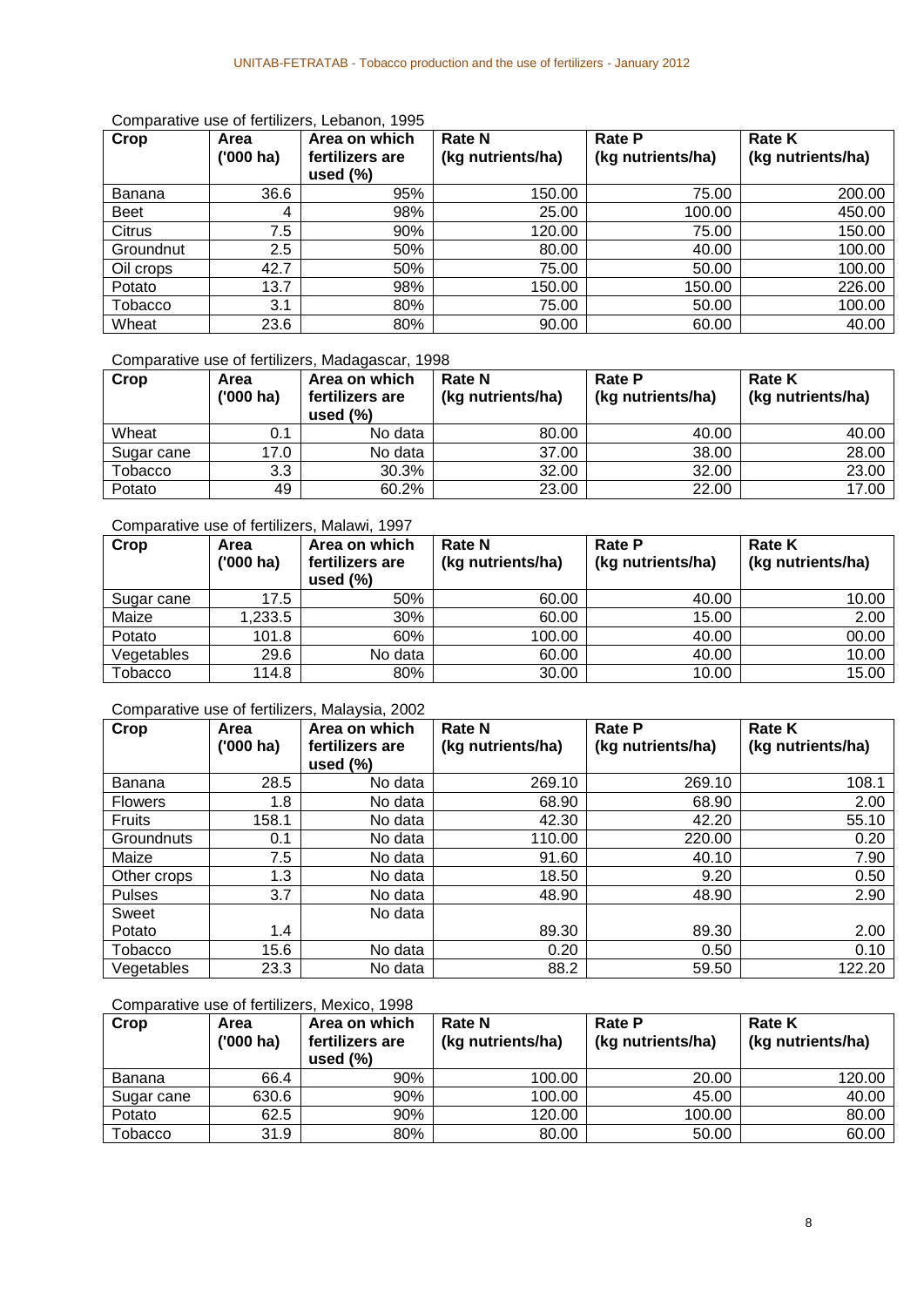| Crop        | Area<br>$(000)$ ha) | Area on which<br>fertilizers are<br>used $(\%)$ | <b>Rate N</b><br>(kg nutrients/ha) | <b>Rate P</b><br>(kg nutrients/ha) | <b>Rate K</b><br>(kg nutrients/ha) |
|-------------|---------------------|-------------------------------------------------|------------------------------------|------------------------------------|------------------------------------|
| <b>Beet</b> | 48.1                | No data                                         | 14.60                              | 0.00                               | 0.00                               |
| Wheat       | 241.2               | No data                                         | 7.50                               | 0.40                               | 0.00                               |
| Soya        | 13.0                | No data                                         | 7.70                               | 0.00                               | 0.00                               |
| Tobacco     | 14.6                | No data                                         | 6.80                               | 0.00                               | 0.00                               |
| Vegetables  | 14.2                | No data                                         | 7.00                               | 0.00                               | 0.00                               |

#### Comparative use of fertilizers, Moldova, 1999

# Comparative use of fertilizers, Myanmar, 2001

| Crop       | Area<br>$(000)$ ha) | Area on which<br>fertilizers are<br>used $(\%)$ | <b>Rate N</b><br>(kg nutrients/ha) | <b>Rate P</b><br>(kg nutrients/ha) | <b>Rate K</b><br>(kg nutrients/ha) |
|------------|---------------------|-------------------------------------------------|------------------------------------|------------------------------------|------------------------------------|
| Sugar cane | 158                 | 50%                                             | 35.00                              | 15.00                              | 10.00                              |
| Coffee     | 4                   | 10%                                             | 45.00                              | 20.00                              | 10.00                              |
| Fruits     | 286                 | 20%                                             | 45.00                              | 20.00                              | 10.00                              |
| Rice       | 6,000               | 60%                                             | 35.00                              | 12.00                              | 40.00                              |
| Tea        | 63                  | 20%                                             | 45.00                              | 15.00                              | 0.00                               |
| Tobacco    | 30                  | 30%                                             | 25.00                              | 15.00                              | 15.00                              |
| Vegetables | 275                 | 35%                                             | 45.00                              | 30.00                              | 25.00                              |

#### Comparative use of fertilizers, Nicaragua, 1998

| Crop           | Area<br>$(000)$ ha) | Area on which<br>fertilizers are<br>used $(\%)$ | <b>Rate N</b><br>(kg nutrients/ha) | <b>Rate P</b><br>(kg nutrients/ha) | <b>Rate K</b><br>(kg nutrients/ha) |
|----------------|---------------------|-------------------------------------------------|------------------------------------|------------------------------------|------------------------------------|
|                |                     |                                                 |                                    |                                    |                                    |
| Banana         | 1.9                 | 70%                                             | 150.00                             | 60.00                              | 80.00                              |
| Sugar cane     | 53.3                | 60%                                             | 80.00                              | 40.00                              | 40.00                              |
| Citrus         | 14.9                | 60%                                             | 60.00                              | 30.00                              | 40.00                              |
| Cocoa          | 1.5                 | 50%                                             | 30.00                              | 30.00                              | 30.00                              |
| Coffee         | 93.1                | 80%                                             | 80.00                              | 50.00                              | 40.00                              |
| <b>Fruits</b>  | 3.1                 | 60%                                             | 80.00                              | 80.00                              | 80.00                              |
| Maize          | 251.6               | 70%                                             | 50.00                              | 20.00                              | 20.00                              |
| Palm oil       | 2                   | 80%                                             | 80.00                              | 40.00                              | 60.00                              |
| Potato         | $\overline{2}$      | 40%                                             | 80.00                              | 60.00                              | 0.00                               |
| Rice           | 83.6                | 50%                                             | 50.00                              | 30.00                              | 30.00                              |
| Sorghum        | 41.1                | 90%                                             | 40.00                              | 40.00                              | 20.00                              |
| <b>Tobacco</b> | 1.5                 | 60%                                             | 40.00                              | 30.00                              | 0.00                               |
| Vegetables     | 11.3                | No data                                         | 60.00                              | 60.00                              | 40.00                              |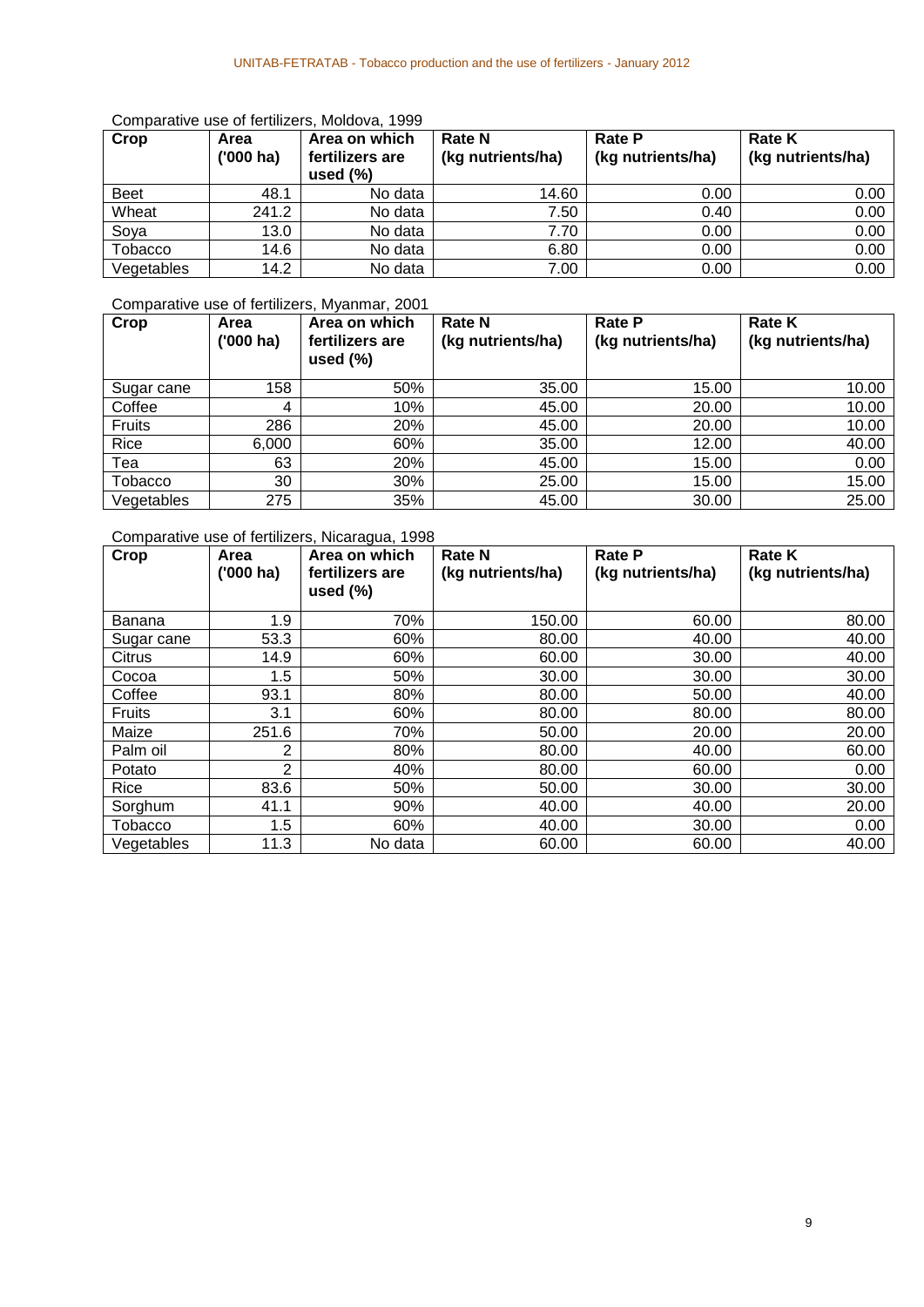| <b>Crop</b>   | Area<br>$(000)$ ha) | Area on which<br>fertilizers are<br>used $(\%)$ | <b>Rate N</b><br>(kg nutrients/ha) | <b>Rate P</b><br>(kg nutrients/ha) | <b>Rate K</b><br>(kg nutrients/ha) |
|---------------|---------------------|-------------------------------------------------|------------------------------------|------------------------------------|------------------------------------|
| Sugar cane    | 57.8                | 50%                                             | 60.00                              | 40.00                              | 40.00                              |
| Citrus        | 19.4                | 60%                                             | 60.00                              | 30.00                              | 40.00                              |
| Coffee        | 6.0                 | 60%                                             | 60.00                              | 10.00                              | 40.00                              |
| Cotton        | 110.7               | 10%                                             | 40.00                              | 30.00                              | 30.00                              |
| <b>Fruits</b> | 18.7                | 60%                                             | 60.00                              | 30.00                              | 80.00                              |
| Maize         | 384.1               | 30%                                             | 30.00                              | 30.00                              | 30.00                              |
| Palm oil      | 11.5                | 80%                                             | 60.00                              | 40.00                              | 60.00                              |
| <b>Pulses</b> | 81.6                | 50%                                             | 20.00                              | 30.00                              | 30.00                              |
| Rice          | 40.5                | 50%                                             | 50.00                              | 40.00                              | 40.00                              |
| Sorghum       | 41.1                | 90%                                             | 40.00                              | 30.00                              | 30.00                              |
| Soya          | 939.7               | 30%                                             | 10.00                              | 30.00                              | 30.00                              |
| Sunflower     | 47.9                | 70%                                             | 40.00                              | 60.00                              | 80.00                              |
| Tobacco       | 7.8                 | 60%                                             | 30.00                              | 30.00                              | 0.00                               |
| Vegetables    | 20.3                | No data                                         | 80.00                              | 80.00                              | 40.00                              |
| Wheat         | 200.7               | 40%                                             | 40.00                              | 50.00                              | 30.00                              |

#### Comparative use of fertilizers, Paraguay, 1997

#### Comparative use of fertilizers, Philippines, 2001

| Crop       | Area<br>$(000)$ ha) | Area on which<br>fertilizers are<br>used $(\%)$ | <b>Rate N</b><br>(kg nutrients/ha) | <b>Rate P</b><br>(kg nutrients/ha) | <b>Rate K</b><br>(kg nutrients/ha) |
|------------|---------------------|-------------------------------------------------|------------------------------------|------------------------------------|------------------------------------|
| Sugar cane | 375                 | 80%                                             | 85.00                              | 55.00                              | 30.00                              |
| Cocoa      | 15                  | 50%                                             | 85.00                              | 45.00                              | 45.00                              |
| Coffee     | 137                 | 40%                                             | 75.00                              | 35.00                              | 40.00                              |
| Fruits     | 943                 | 50%                                             | 75.00                              | 35.00                              | 40.00                              |
| Palm oil   | 15                  | 80%                                             | 75.00                              | 25.00                              | 70.00                              |
| Potato     | 5                   | 80%                                             | 85.00                              | 55.00                              | 45.00                              |
| Tobacco    | 44                  | 80%                                             | 75.00                              | 20.00                              | 55.00                              |

#### Comparative use of fertilizers, Slovakia, 1999/2000

| Crop           | Area<br>$(000)$ ha) | Area on which<br>fertilizers are<br>used $(\% )$ | <b>Rate N</b><br>(kg nutrients/ha) | <b>Rate P</b><br>(kg nutrients/ha) | <b>Rate K</b><br>(kg nutrients/ha) |
|----------------|---------------------|--------------------------------------------------|------------------------------------|------------------------------------|------------------------------------|
| Maize          | 105.1               | No data                                          | 85.80                              | 9.80                               | 8.80                               |
| Oil crops      | 84.8                | No data                                          | 97.70                              | 16.90                              | 11.50                              |
| Potato         | 11.5                | No data                                          | 84.90                              | 30.90                              | 45.90                              |
| <b>Tobacco</b> | 1.1                 | No data                                          | 29.30                              | 33.70                              | 120.10                             |
| Vegetables     | 10.5                | No data                                          | 75.60                              | 40.20                              | 52.30                              |
| Wheat          | 338.3               | No data                                          | 76.30                              | 14.60                              | 11.70                              |

#### Comparative use of fertilizers, South Africa, 2008

| Crop       | Area<br>$(000)$ ha) | Area on which<br>fertilizers are<br>used $(\%)$ | <b>Rate N</b><br>(kg nutrients/ha) | <b>Rate P</b><br>(kg nutrients/ha) | <b>Rate K</b><br>(kg nutrients/ha) |
|------------|---------------------|-------------------------------------------------|------------------------------------|------------------------------------|------------------------------------|
| Potato     | 50                  | No data                                         | 170.00                             | 160.00                             | 120.00                             |
| Sugarcane  | 432                 | 95%                                             | 92.00                              | 57.00                              | 133.00                             |
| Tobacco    | 17                  | No data                                         | 38.00                              | 144.00                             | 98.00                              |
| Vegetables | 95                  | No data                                         | 170.00                             | 159.00                             | 120.00                             |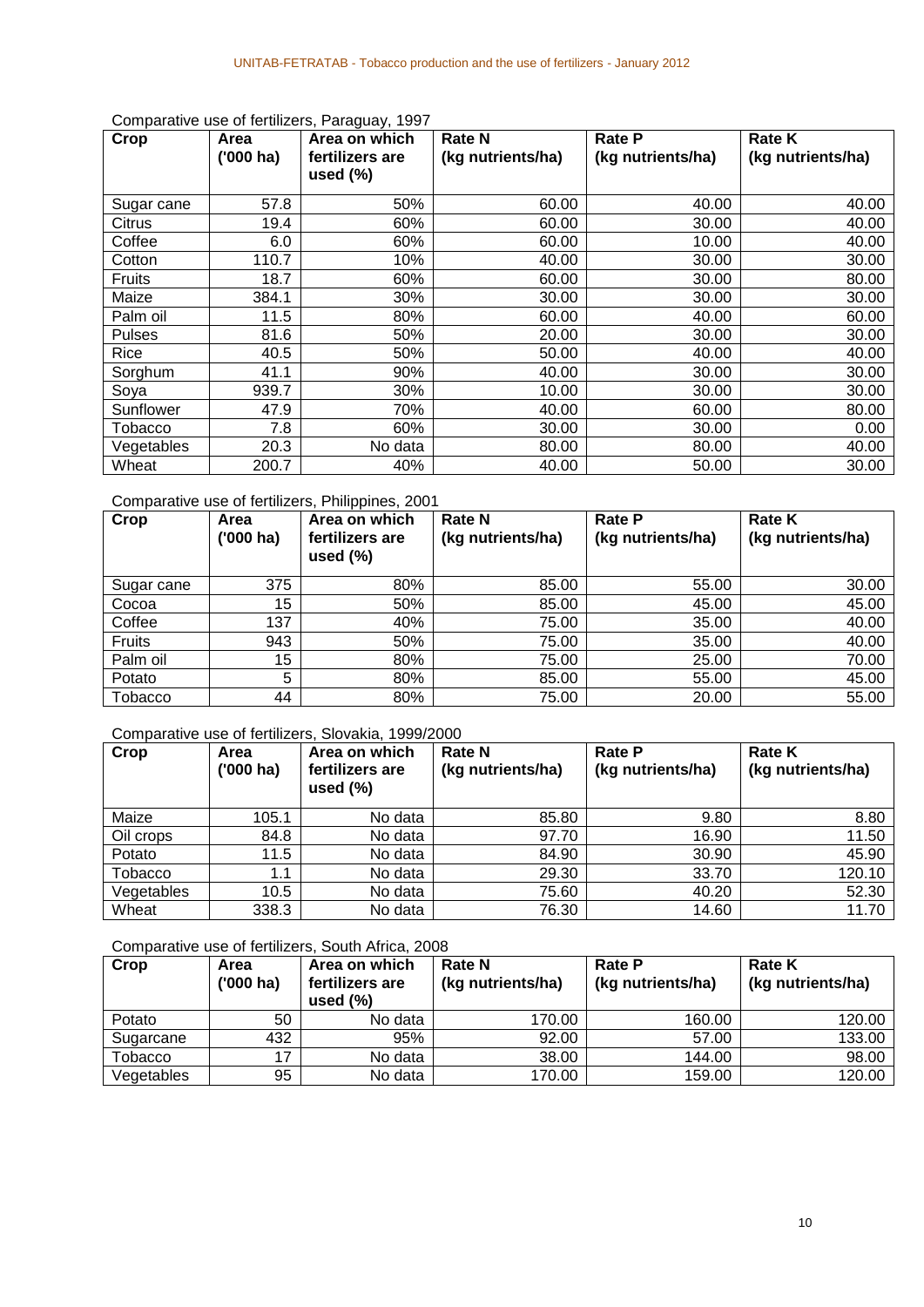#### Comparative use of fertilizers, Sri Lanka, 1988

| Crop    | Area<br>$(000)$ ha) | Area on which<br>fertilizers are<br>used $(\%)$ | <b>Rate N</b><br>(kg nutrients/ha) | <b>Rate P</b><br>(kg nutrients/ha) | <b>Rate K</b><br>(kg nutrients/ha) |
|---------|---------------------|-------------------------------------------------|------------------------------------|------------------------------------|------------------------------------|
| теа     | 189                 | No data                                         | 210.60                             | 36.50                              | 122.80                             |
| Tobacco | 6.7                 | No data                                         | 44,80                              | 74.60                              | 74.60                              |
| Rice    | 820.1               | No data                                         | 103.90                             | 13.90                              | 25.40                              |

#### Comparative use of fertilizers, Tanzania, 1997

| Crop          | Area<br>$(000)$ ha) | Area on which<br>fertilizers are<br>used $(\%)$ | <b>Rate N</b><br>(kg nutrients/ha) | <b>Rate P</b><br>(kg nutrients/ha) | <b>Rate K</b><br>(kg nutrients/ha) |
|---------------|---------------------|-------------------------------------------------|------------------------------------|------------------------------------|------------------------------------|
| Maize         | .564.0              | 10%                                             | 80.00                              | 40.00                              | 5.00                               |
| $\tau$ obacco | 64.0                | 95%                                             | 30.00                              | 80.00                              | 80.00                              |

#### Comparative use of fertilizers, Thailand, 2001

| Crop       | Area<br>$(000)$ ha) | Area on which<br>fertilizers are<br>used $(\%)$ | <b>Rate N</b><br>(kg nutrients/ha) | <b>Rate P</b><br>(kg nutrients/ha) | <b>Rate K</b><br>(kg nutrients/ha) |
|------------|---------------------|-------------------------------------------------|------------------------------------|------------------------------------|------------------------------------|
| Sugar cane | 923.0               | 95%                                             | 70.00                              | 55.00                              | 65.00                              |
| Fruits     | 662.0               | 70%                                             | 110.00                             | 70.00                              | 100.00                             |
| Palm oil   | 204.0               | 98%                                             | 105.00                             | 35.00                              | 170.00                             |
| Vegetables | 331.0               | 80%                                             | 125.00                             | 40.00                              | 105.00                             |
| Tobacco    | 52.0                | 85%                                             | 75.00                              | 30.00                              | 40.00                              |

### Comparative use of fertilizers, Togo, 1997

| Crop       | Area<br>$(000)$ ha) | Area on which<br>fertilizers are<br>used $(\%)$ | <b>Rate N</b><br>(kg nutrients/ha) | <b>Rate P</b><br>(kg nutrients/ha) | <b>Rate K</b><br>(kg nutrients/ha) |
|------------|---------------------|-------------------------------------------------|------------------------------------|------------------------------------|------------------------------------|
| Coffee     | 15.0                | 60%                                             | 30.00                              | 20.00                              | 10.00                              |
| Cotton     | 181.1               | 80%                                             | 40.00                              | 30.00                              | 20.00                              |
| Maize      | 422.8               | 20%                                             | 35.00                              | 15.00                              | 10.00                              |
| Palm oil   | 1.5                 | 20%                                             | 30.00                              | 30.00                              | 0.00                               |
| Rice       | 51.7                | 20%                                             | 50.00                              | 20.00                              | 20.00                              |
| Tobacco    | 4.0                 | 20%                                             | 30.00                              | 10.00                              | 15.00                              |
| Vegetables | 26.2                | No data                                         | 60.00                              | 40.00                              | 30.00                              |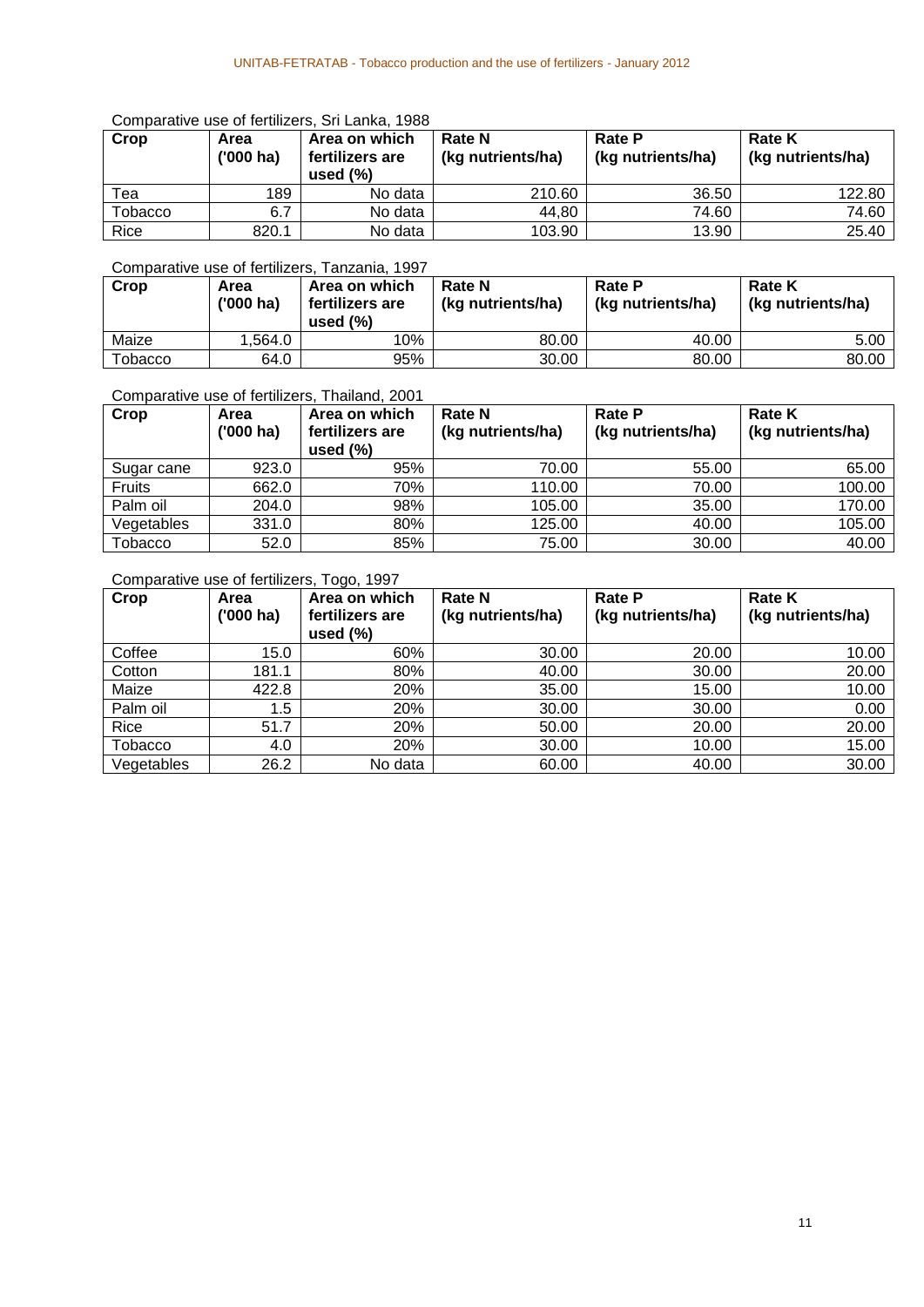| Crop          | Area      | Area on which   | <b>Rate N</b>     | <b>Rate P</b>     | <b>Rate K</b>     |
|---------------|-----------|-----------------|-------------------|-------------------|-------------------|
|               | ('000 ha) | fertilizers are | (kg nutrients/ha) | (kg nutrients/ha) | (kg nutrients/ha) |
|               |           | used $(\%)$     |                   |                   |                   |
| <b>Barley</b> | 3,306     | 85.3%           | 53.70             | 28.20             | 0.00              |
| Sugar cane    | 424       | 96.1%           | 109.40            | 64.20             | 35.10             |
| Citrus        | 100       | 98%             | 201.00            | 56.00             | 34.00             |
| Cotton        | 718       | 98.6%           | 126.90            | 38.90             | 3.50              |
| Fodder        | 526       | 53.2%           | 35.30             | 15.20             | 0.60              |
| Maize         | 676       | 97%             | 128.70            | 32.40             | 5.00              |
| Oil crops     | 623       | 53.9%           | 46.50             | 15.30             | 6.20              |
| Other         |           |                 |                   |                   |                   |
| cereals       | 380       | 71.2%           | 65.80             | 26.30             | 3.40              |
| Other crops   | 1,277     | 75.3%           | 49.80             | 19.00             | 5.40              |
| Potato        | 211       | 90.5%           | 238.90            | 71.60             | 27.50             |
| <b>Pulses</b> | 1,301     | 71.5%           | 26.20             | 18.30             | 3.20              |
| Soya          | 23        | 98.1%           | 30.40             | 8.70              | 0.00              |
| Sunflower     | 591       | 97.9%           | 92.40             | 37.60             | 4.70              |
| Tea           | 77        | 94.2%           | 214.2             | 39.0              | 71.40             |
| Tobacco       | 289       | 67.7%           | 3.10              | 1.40              | 5.50              |
| Vegetables    | 824       | 87.3%           | 102.10            | 49.90             | 13.50             |
| Wheat         | 9,457     | 88.3%           | 64.60             | 29.80             | 0.50              |

Comparative use of fertilizers, Turkey, 1999

### Comparative use of fertilizers, USA, 1998

| Crop            | Area<br>$(000)$ ha) | Area on which<br>fertilizers are<br>used $(\%)$ | <b>Rate N</b><br>(kg nutrients/ha) | <b>Rate P</b><br>(kg nutrients/ha) | <b>Rate K</b><br>(kg nutrients/ha) |
|-----------------|---------------------|-------------------------------------------------|------------------------------------|------------------------------------|------------------------------------|
| Potato          | 561.6               | 95%                                             | 220.00                             | 200.00                             | 150.00                             |
| Rape            | 437.4               | 95%                                             | 150.00                             | 120.00                             | 80.00                              |
| Sweet<br>potato | 33.9                | No data                                         | 150.00                             | 180.00                             | 120.00                             |
| Vegetables      | 646.9               | 90%                                             | 190.00                             | 130.00                             | 150.00                             |
| Tobacco         | 290.4               | No data                                         | 100.00                             | 120.00                             | 220.00                             |

### Comparative use of fertilizers, Venezuela, 1997

| Crop       | Area        | Area on which   | <b>Rate N</b>     | <b>Rate P</b>     | <b>Rate K</b>     |
|------------|-------------|-----------------|-------------------|-------------------|-------------------|
|            | $(000)$ ha) | fertilizers are | (kg nutrients/ha) | (kg nutrients/ha) | (kg nutrients/ha) |
|            |             | used $(\%)$     |                   |                   |                   |
| Banana     | 51.9        | 40%             | 120.00            | 50.00             | 120.00            |
| Sugar cane | 104.2       | 70%             | 150.00            | 100.00            | 100.00            |
| Citrus     | 35.5        | 70%             | 120.00            | 80.00             | 60.00             |
| Cocoa      | 62.1        | 20%             | 120.00            | 40.00             | 20.00             |
| Coffee     | 179.4       | 60%             | 200.00            | 60.00             | 80.00             |
| Cotton     | 48.1        | 60%             | 100.00            | 60.00             | 60.00             |
| Rice       | 172.9       | 90%             | 150.00            | 60.00             | 40.00             |
| Sesame     | 44.5        | 80%             | 100.00            | 40.00             | 40.00             |
| Sorghum    | 232.0       | 80%             | 100.00            | 40.00             | 40.00             |
| Tobacco    | 8.6         | No data         | 120.00            | 40.00             | 30.00             |
| Vegetables | 76.9        | No data         | 90.00             | 60.00             | 40.00             |